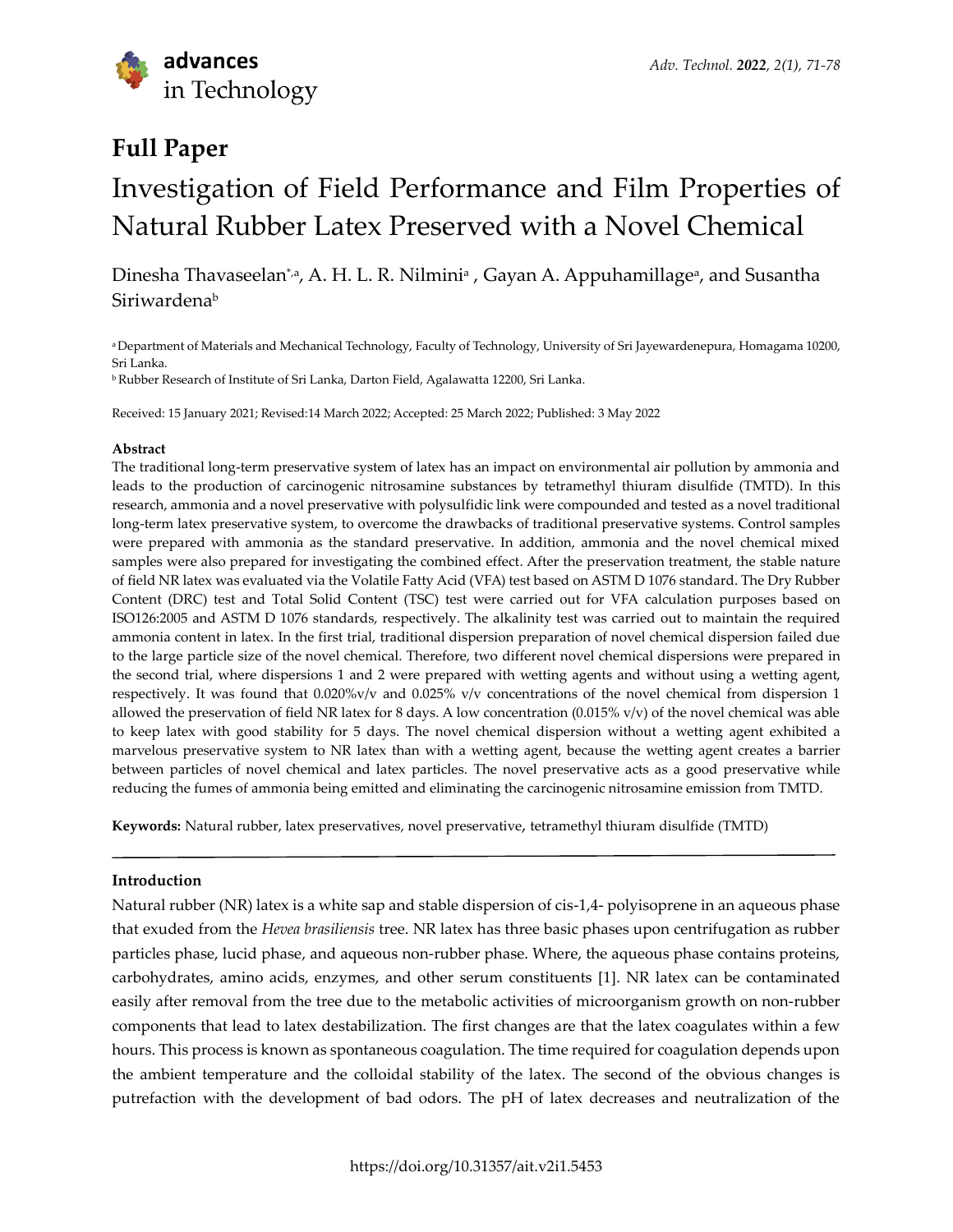charges occurs by hydrolyses of nonrubber substances by the fermentation process of microorganisms and the resultant volatile fatty acids like acidic byproducts. Therefore, appropriate preservatives must be used to maintain the stability and purity of NR latex [2].

Currently, two types of latex preservation methods are used such as short-term preservation system (SATZ) and long-term latex preservation system (LATZ). Where the short-term preservation is used to preserve field NR latex in the stable liquid state for a few hours or days before processing is mainly used in dry rubber production and the long-term latex preservation is applied to enhance the stability during transport and storage of NR latex until the start of the production process. Where the ammonia is used as a good preservative due to its alkalinity and biocidal characteristic and ion stabilizer nature via forming complexes with metal ions [3].

Ammonia is utilized as the sole preservative for the long-term preservative system at high concentrations (0.7%). However, this high concentration of ammonia sole preservative system creates certain drawbacks like discoloration of latex, subsequent coagulation due to the higher acid consumption processing problem with highly alkaline skim latex, and practical problem with handling ammoniated latex by high concentration [4]. Therefore, John, et al have developed secondary preservative systems with low ammonia concentration to overcome the drawbacks of high ammonia sole preservative system for NR latex preservation system [5].

This low ammonia preservative method is known as LATZ in the industry because that preservative system contains ammonia, tetramethyl thiuram disulfide (TMTD), and Zinc Oxide (ZnO). Which become a commercially accepted preservative system in the latex industry, especially in the centrifuged latex industry. On other hand, the amount of non-rubber components is increased in NR latex due to the usage of the plant growth regulator ethephon in rubber cultivation. Hence, the LATZ latex preservative system becomes inadequate preservation of the centrifuged latex process due to its poor latex preservation nature. Not only that, the LATZ system impacts environmental air pollution by ammonia and leads to the production of carcinogenic nitrosamine substances by TMTD [6]. The consideration of an alternative preservative system for the LATZ system is developed to overcome the drawbacks of the LATZ system. Therefore, the new preservative system using a novel chemical will be investigated through this research. Hence, the novel preservative was chosen to utilize as a preservative for field natural rubber latex to replace the traditional Long-Term Latex preservatives, which could replace TMTD in the preservation system. That could attain by the polysulfidic link of novel chemicals, which led to the nature of antimicrobial growth on latex. Where the stability of NR latex and degree of preservation was evaluated using the development of volatile fatty acid (VFA) in latex.

There were many investigations already done in past regarding effective preservative systems and novel alternative preservative systems for NR latex [3,5-16]. Most of the attempts exhibited positive results in the preservation of NR latex. Some of the previous research which discussed the effect of TMTD is given below. Orophin et al. researched with natural rubber latex preservative system by using zinc sulfate, silver nitrate, silver protein, lithium hydroxide, sodium hydroxide, potassium hydroxide, ethanolamine, methyl-4 hydroxybenzoate, and propyl-4- hydroxybenzoate [3]. An advantage of using these preservatives was fewer fumes of ammonia were emitted. This research was carried out to eliminate the carcinogenic nitrosamine from TMTD. The preservative activity of 0.04% w/w ZnSO<sup>4</sup> in 0.4% w/w low-ammonia system exhibited effective preserve nature as representing TMTD/ZnO in the ammonia system. The result of ZnSO<sup>4</sup> addition was very effective in VFA reduction and kept latex without coagulating for 1 month also showed both particle size and viscosity were almost unchanged. The silver nitrate and silver protein lead color in the latex and coagulate latex within 1 day. Similarly, the addition of methyl-4-hydroxybenzoate and propyl-4-hydroxy- benzoate also coagulated within 1 day. The strong bases, organic bases, and ethanolamine exhibited effective preserve behavior to the latex. They demonstrated that low molecular weight basic compounds could be used in a lower quantity than higher molecular weight basic compounds.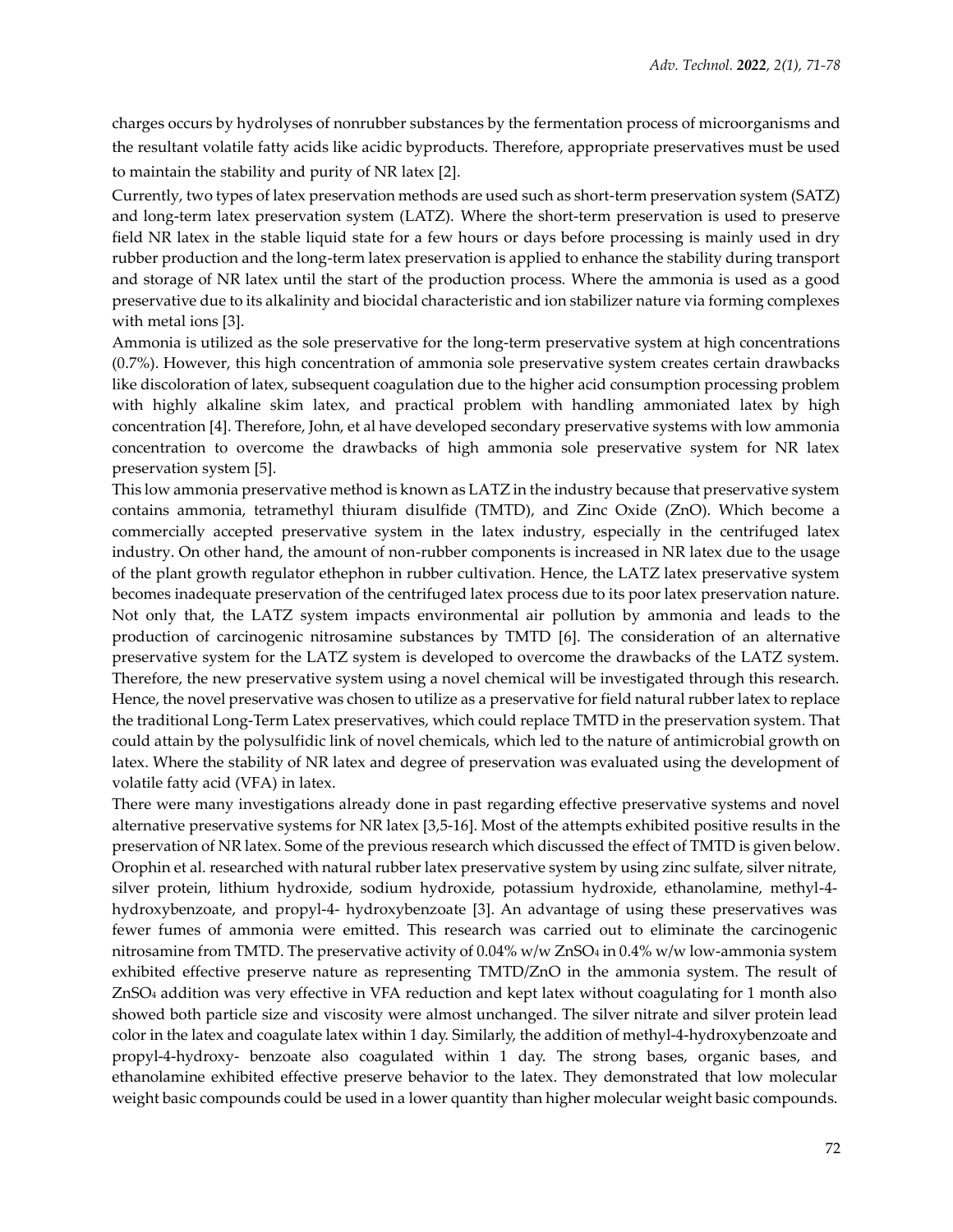This research also proved that the use of ZnSO<sup>4</sup> as a secondary preservative in a non-ammonia system could also enhance microbial activity [3].

Edirisinghe reported a study on the suitability of readily available, low-cost urea to manufacture low ammonia centrifuged NR latex that can use in cast products [15]. urea treated samples exhibited better resistance to thermal degradation than the control sample, which was proved via aging studies. The ureatreated samples also exhibited a reduction in total extractable protein content, which is very useful in latexbased product manufacturing. The microbiological examination also proved that the novel urea preservative could act as a good preservative to NR latex, which could work as a potential substitute for TMTD/ZnO preservative system to reduce the nitrosamines generation. The 0.021 % urea treated latex sample exhibited the best properties even better than the control [15].

Sriwardena et al. did a study to investigate the effect of different preservative systems in the concentrated latex manufacturing industry on the physical properties of the latex crepe made out of them. Where unfractionated and unbleached (UFUB) crepe rubber manufactured from latices preserved with ammonia, TMTD, zinc oxide, and a 1:1 mixture of TMTD and zinc oxide (LATZ) were tested to study the raw rubber properties. The results of this research showed that manufactured UFUB crepe rubber out of either ammonia preserved, ZnO preserved or chemically untreated latices have better resistance to thermo-oxidative degradation than UFUB crepe rubber made out of both TMTD and LATZ preserved latex. That also exhibited that, neither ammonia nor ZnO has any effect on the thermal degradation of crepes produced from ammonia or ZnO preserved latex. The addition of TMTD as a component of the preservative system showed negative effects on resistance to thermo-oxidative degradation and Plastic Reduction Index (PRI) of produced crepe even at very low concentrations. The free radicals generated by dimethyl thiuram monosulfide (DMTMS) that is responsible for PRI reduction via thermal decomposition of TMTD. However, ammonia addition did not affect the raw rubber properties within the ammonia range because the ammonia does not form water-soluble complexes with non-rubbers present in latex such as antioxidants which affect raw rubber properties like Po and PRI [16].

The above studies exhibited the requirement of an alternative preservative for NR latex is needed to eliminate the carcinogenic effect of TMTD and reduce the emission of ammonia fume. Hence, the novel chemical that contains a disulfide link in its chemical structure was planned to utilize as a substitute for TMTD in a low ammonia preservative system. The novel chemical was preferred due to its antimicrobial nature itself, which properties need to preserve latex from the microbial activity on latex particles and maintain the stability of the latex.

### **Materials and Methods**

Field natural rubber latex was collected from the Dartonfield estate of Agalawaththa, belonging to the Rubber Research Institute of Sri Lanka. Ammonia, TMTD, ZnO, and novel chemicals used were of industrial grades and were purchased from general chemical suppliers. Deionized water was used for all the solution preparations. Ammonia was used as a 10% aqueous solution.

In this study, two trials were studied to prove its preserved nature and find the effective concentration of novel preservatives. The first trial was done using the dispersion of a novel preservative that was prepared via the traditional dispersion preparation method by mortar and pestle where water was dispersing medium and the second trial was done. The dispersion preparation method was planned to change and the second trial was done with a novel preservative using a new dispersion preparation method. Where two different dispersions of novel chemicals were prepared such as dispersion 1 and 2 that were included boric acid was used to stabilize the novel chemical and colloidally dispersed in an organic dispersion medium, and glycerin was utilized to increase the stability of effectiveness of preparation. Dispersion 1 was made with Sodium Lauryl Sulfate as a wetting agent to add to the dispersion medium to act as a colloid protective, and dispersion 2 was prepared without using a wetting agent.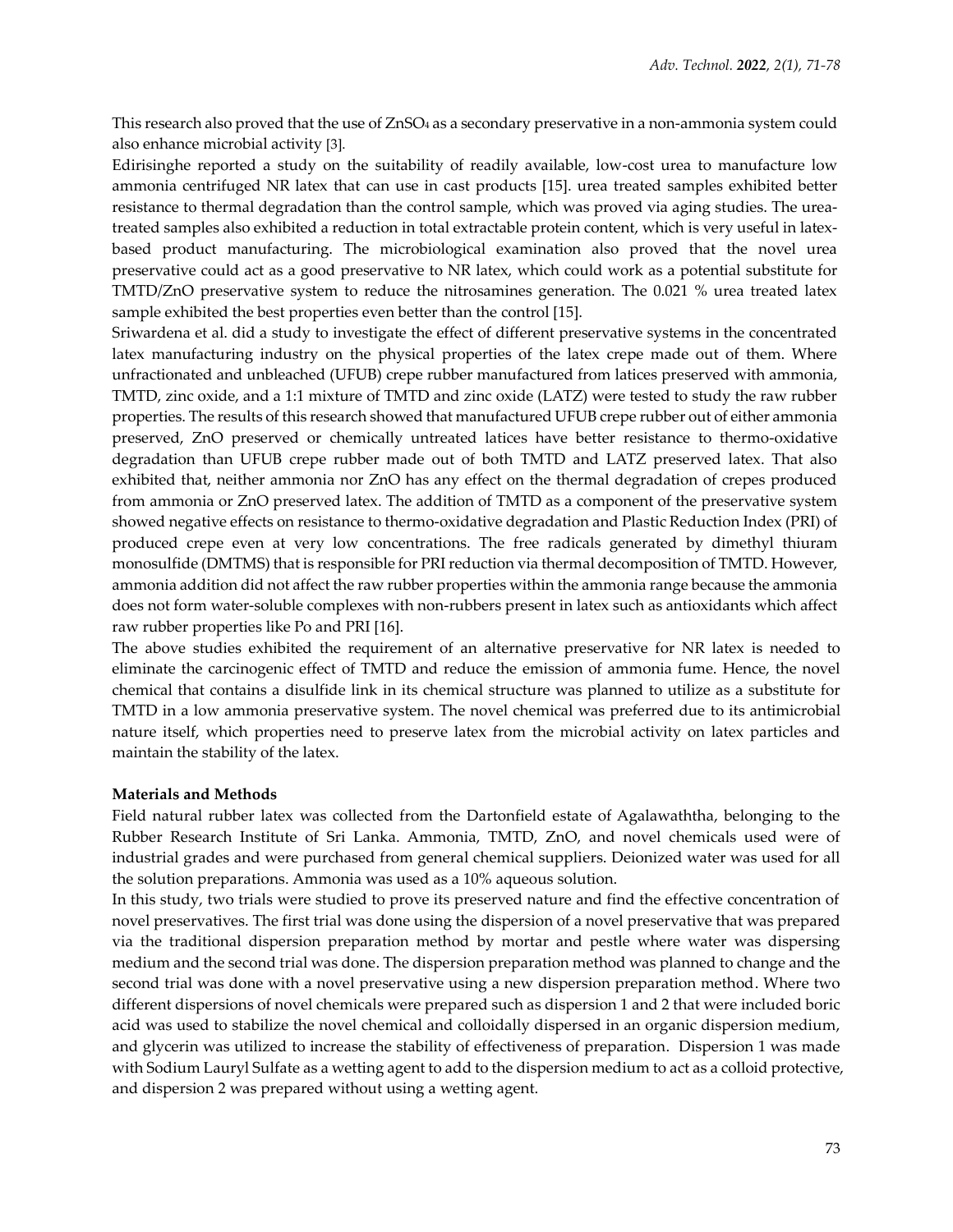## **Dispersion Preparation Method of Novel Chemical**

For the 1st trial, the required amounts of novel chemical, water, and dispersal LR were measured and were mixed by mortar and pestle which was used to reduce the particle size. Then the prepared dispersion was stored in a bottle and the label was pasted on the bottle.

For dispersion 1 of the 2 $^{\rm nd}$  trial, the water-free glycerin and boric acid were mixed by heating to a temperature not exceeding 150° C for 20 minutes and let to cool down to room temperature. The novel chemical was added to the mixer. Then the sodium lauryl sulfate was added and mixed well. Finally, the dispersion was poured into the ball mill and allowed particle size reduction.

The dispersion 2 of  $2<sup>nd</sup>$  trial was prepared by using the same procedure that followed the dispersion 1 preparation, but the sodium lauryl sulfate was not added to the mixer.

## **The Test Procedures**

First, fresh field natural rubber latex samples were collected from the traditional tapping method. Then, the samples were ammoniated with 0.3% of ammonia. Fresh rubber latex with 0.025% TMTD/ZnO preservative added was prepared as a control sample. Other samples were prepared by adding different concentrations of novel chemicals according to Figure 1 and Figure 2 for trials 1 and 2 respectively and a constant amount of 0.0125% ZnO to each. The latex properties of all samples were checked with time (days) via the VFA test, where the DRC, TSC, and alkalinity tests were performed to calculate the VFA value. Finally, the best concentration of the novel chemical for field latex was determined via two trials.



**Figure 1-** Schematic diagram of trial 1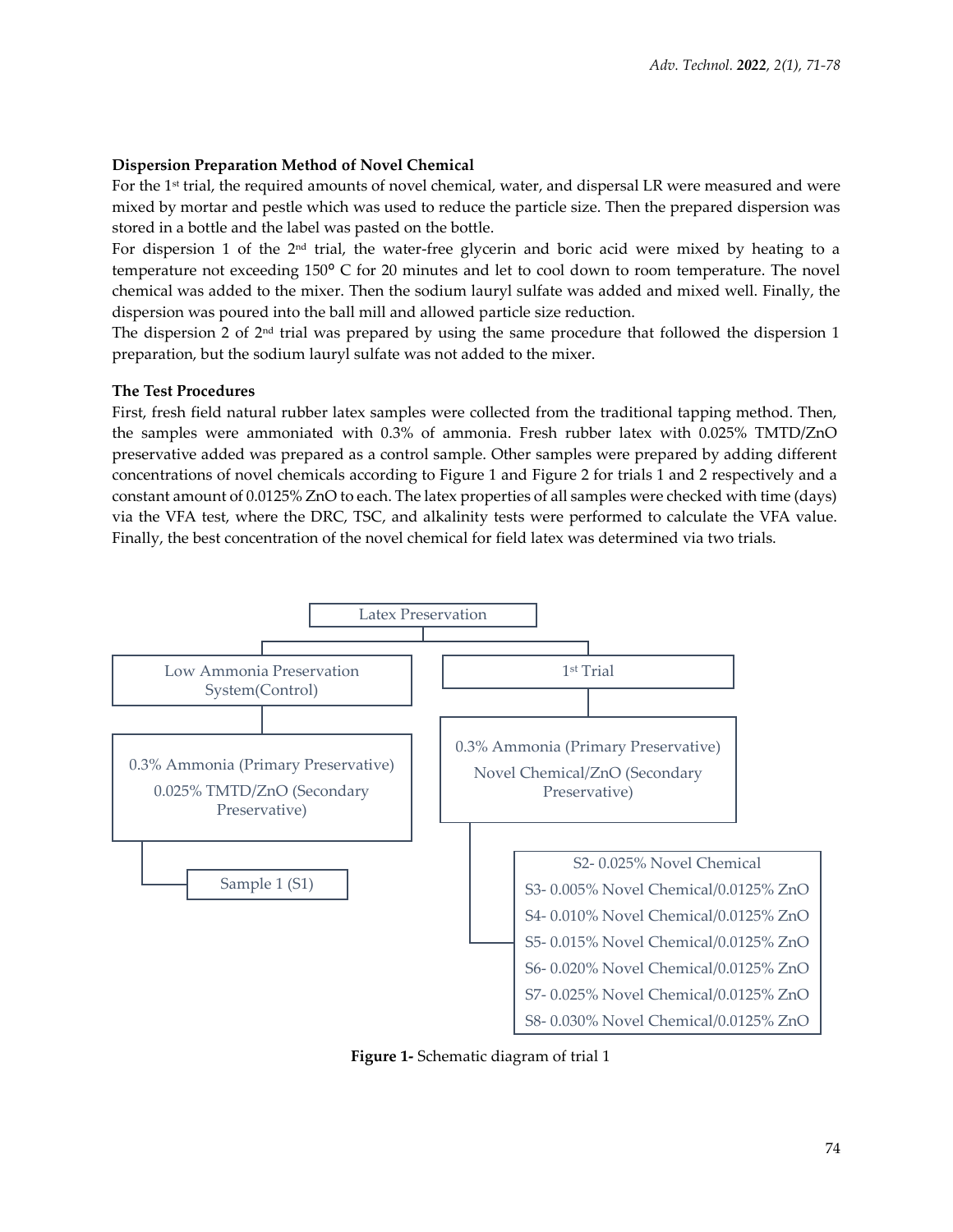

**Figure 2-** Schematic diagram of trial 2

## **Results and Discussion** *1 st Trial*

Figure 3 shows the VFA values of the 1 st trial below.



**Figure 3**- VFA values of the first trial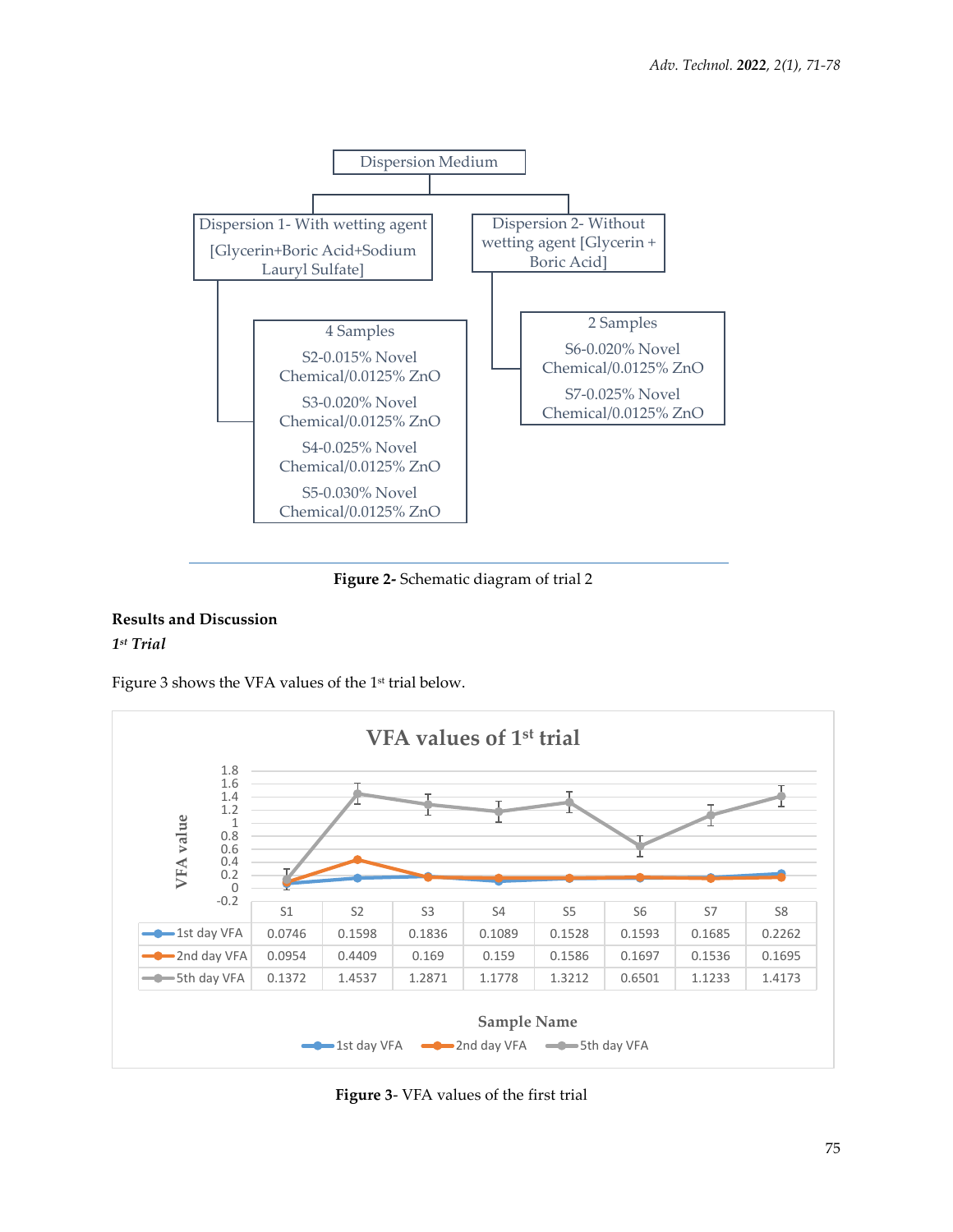Usually, 0.1 VFA can be allowable to preserve field latex. According to the graph of  $1<sup>st</sup>$  trial, the control sample showed good preservative nature until the  $5<sup>th</sup>$  day, but the samples (S2-S8) preserved by novel chemicals were shown more than  $0.1\mathrm{VFA}$  value from the 1st day. However, the trial was continued for 5 days. The low dispersibility nature of novel chemicals in latex led to the low preserve nature, which was identified from the observations. Whereas the traditional dispersion preparation method by mortar and pestle was not effective for novel chemicals. This limited the dispersibility of novel chemicals in latex due to the comparatively large size of particles of the novel chemical suspended in the aqueous medium, where the water was dispersing medium. Hence, the dispersion preparation method was planned to change, and the 2nd trial was done with a novel preservative using a new dispersion preparation method.

## *Trial 2*

Figure 4 shows the VFA values of the 2nd trial below.



**Figure 4**- VFA values of the second trial

In 1<sup>st</sup> day observation, the reason behind the long coagulation time may be due to the new dispersion preparation method i.e. glycerin & Boric Acid [Boiling point of Glycerin=290°C, Boric Acid=300°C]. However, the color change flow of precipitation in samples is shown in Figure 5.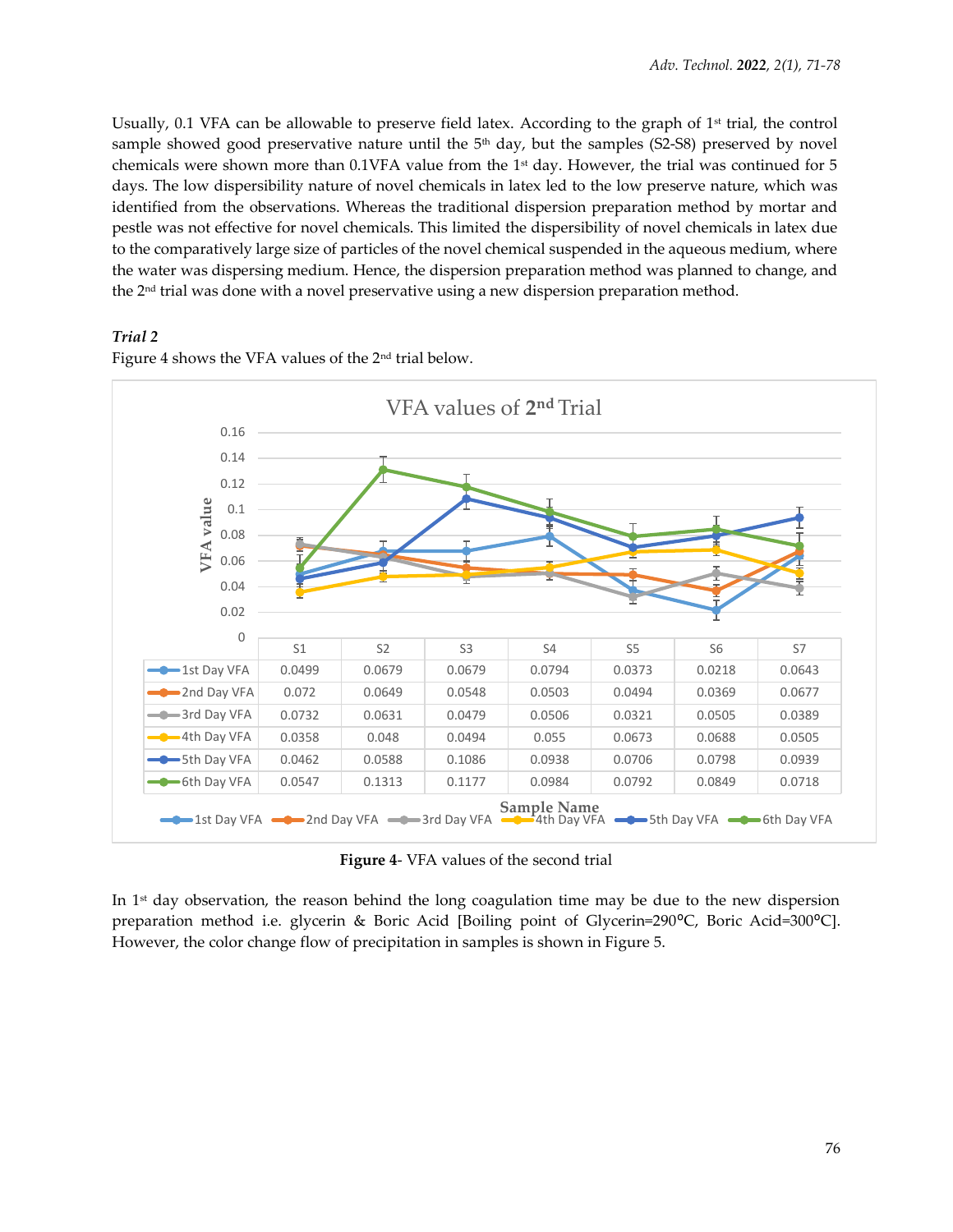

**Figure 5-** Color change flow of precipitation in samples

In the control sample, there was a VFA drop by  $0.037$  observed on the  $4<sup>th</sup>$  day of the trial, which may cause by the extra addition of ammonia after the alkalinity test. The  $8^{\text{th}}$  VFA test result may happen by improper froth control in the VFA apparatus.

The S2 sample exhibited a trend in VFA values. The S3 sample exhibited effective preserve nature until the 5 th day of trial. After that, S3 was not shown the higher flatulated value in VFA. The S4 sample showed effective preserve nature until the 7<sup>th</sup> day of trial but exhibited a low VFA value on the 2<sup>nd</sup> day than on the 1 st day, which may be occurred due to the chemical reaction of the novel chemical. The observation on the 5 th day of the S4 sample was showed the change in precipitation color of the sample collection bottle at the bottom from orange to brown, which may the indicator of the increment of VFA value. Ash color precipitation was observed on the 7<sup>th</sup> day, which may the indication of the reaction between the ZnO and the novel chemical. This chemical reaction may lead to a reduction in VFA value on the 7th day. After the 7 th day, S4 showed the out-of-limit VFA value.

The S5 sample exhibited effective preserve nature until the  $9<sup>th</sup>$  day of trial and showed a low VFA value on the 3<sup>rd</sup> day than on the 2<sup>nd</sup> day, which may be due to the chemical reaction of the novel chemical. On the 7<sup>th</sup> day, the sample precipitation color was turned dark blackish ash from brown color, which may an indicator of the early stage of reaction between ZnO and the novel chemical. This reaction has led to a reduction in VFA value and exhibited a favorable increase trend of VFA value until the 9<sup>th</sup> day.

The S6 sample showed effective preserve nature until the 9th day of trial and showed low VFA value on the  $7<sup>th</sup>$  day than on the 6 $<sup>th</sup>$  day, which may result in the reaction between ZnO and the novel chemical because</sup> the precipitation color changed as ash on the  $7<sup>th</sup>$  day. However, S6 has exhibited a favorable increase trend in VFA value until the 9<sup>th</sup> day.

The S7 sample showed effective preserve nature until the 9<sup>th</sup> day of trial and exhibited low VFA value on the 3rd day than on the 2nd day, which may be due to the chemical reaction of the novel chemical. This also exhibited a low VFA value on the 7<sup>th</sup> day than on the 6<sup>th</sup> day, which may result in the reaction between ZnO and the novel chemical, because the precipitation color changed to ash on the  $7<sup>th</sup>$  day.

According to the combined VFA graph of all samples, S1, S5, S6, and S7 showed good preservative behavior for 9 days. Where both S6 and S7 samples from the 2nd dispersion method (without a wetting agent) of the novel chemical exhibited the best preservative behavior than the 1st dispersion method. 0.020% and 0.025% concentration of the novel chemical (S3 and S4) from the dispersion with wetting agent exhibited preservative behavior for 8 days. A low concentration of the novel chemical (0.015%-Sample S2) was kept latex with good stability for 5 days. However, the samples from dispersion of novel chemicals without a wetting agent have exhibited a marvelous preservative nature to NR latex than the dispersion of novel chemicals with a wetting agent.

## **Conclusion**

The study showed that the novel preservative can effectively replace TMTD/ZnO as a secondary preservative in the ammonia system. Traditional dispersion preparation failed due to the large particle size of the novel chemical. Samples that were prepared without using the wetting agent dispersion method exhibited best preservative behavior than with wetting agent dispersion methods. 0.020% and 0.025% concentration of the novel chemical from the dispersion 1 method (with Glycerin+Boric Acid+Sodium